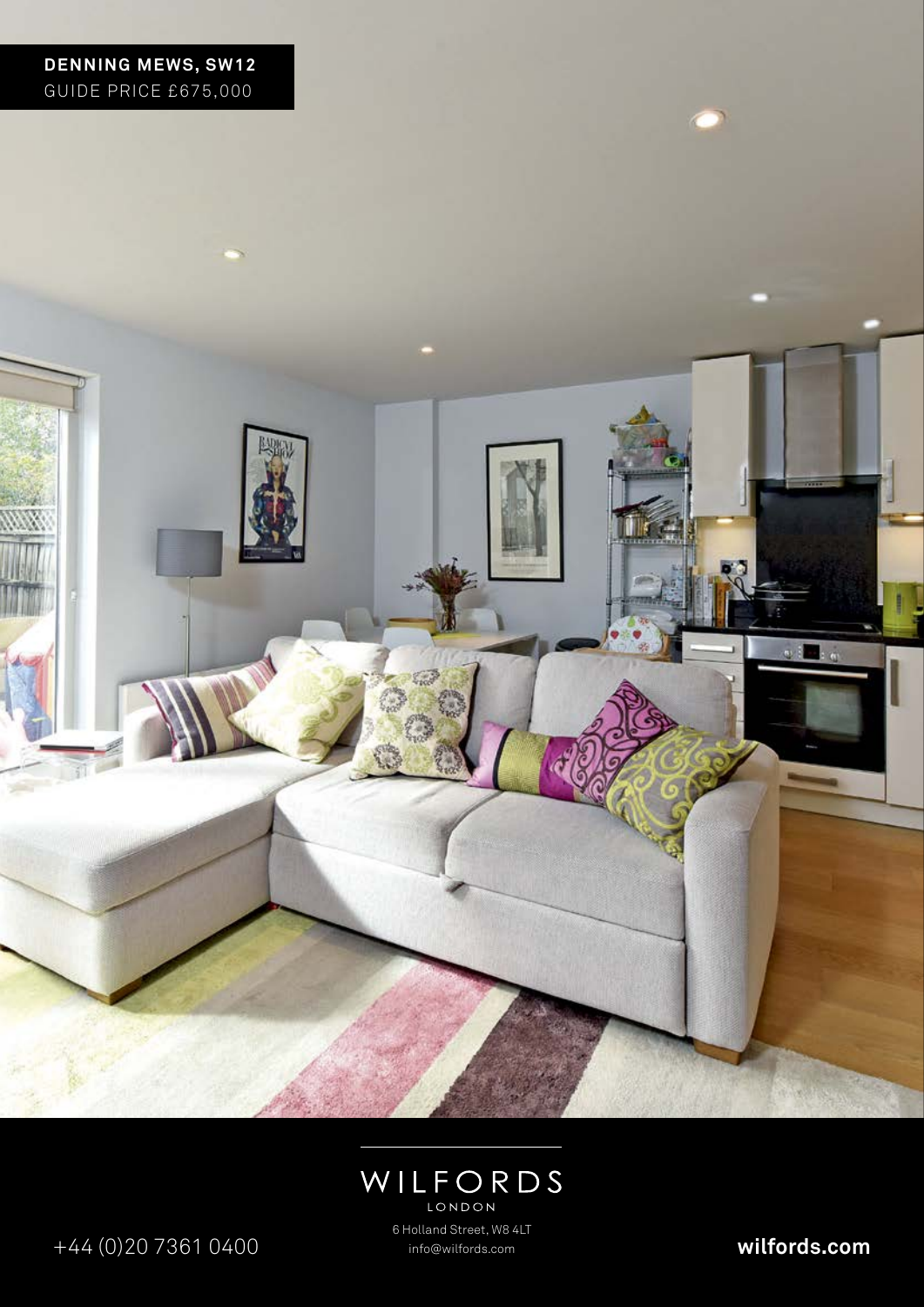A fantastic two bedroom garden flat situated in this secure gated mews development. This superb property was built approximately 8 years ago using good quality materials and fittings, with all the benefits that one would expect from a high quality new build apartment. The flat has excellent sound insulation from neighbouring properties. The energy efficiency is much better than its period counter parts and the layout has been designed with modern living in mind.

The master bedrooms boasts built in storage and an ensuite shower room. The second bedroom is smaller but can accommodate a double bed and also benefits from builtin storage. There is attractive bathroom and a well-proportioned open plan kitchen reception room. The kitchen itself has a range of integrated appliances and black granite work surfaces. The reception room has direct access to an excellent west facing garden measuring in excess of 32 feet in length.

Another huge draw to the property is its allocated under ground parkings pace which is included in the sale price.

Denning Mews runs north off Temperley Road in the popular residential area known locally as the Nightingale Triangle. Transport can been found at Clapham south or Balham tube under ground stations. Wandsworth Common and Balham Overland are also with easy walking distance. The amenities of Northcote Road, Bellevue Road and Balham High Road are also close at hand.

- 2 bedrooms
- Kitchen reception room — Bathroom
- Ensuite shower room
- West facing garden
- Allocated under ground car park space
- Secure gated mews development
- Ground rent £300 per annum
- Lease 125 years from March 2007
- Service charge £150 pcm (£1800 p.a.)











## **DENNING MEWS, SW12** GUIDE PRICE £675,000

## 610 SQ FT / 56.6 SQ M | 2 BEDROOMS | LEASEHOLD | THE BOROUGH OF WANDSWORTH